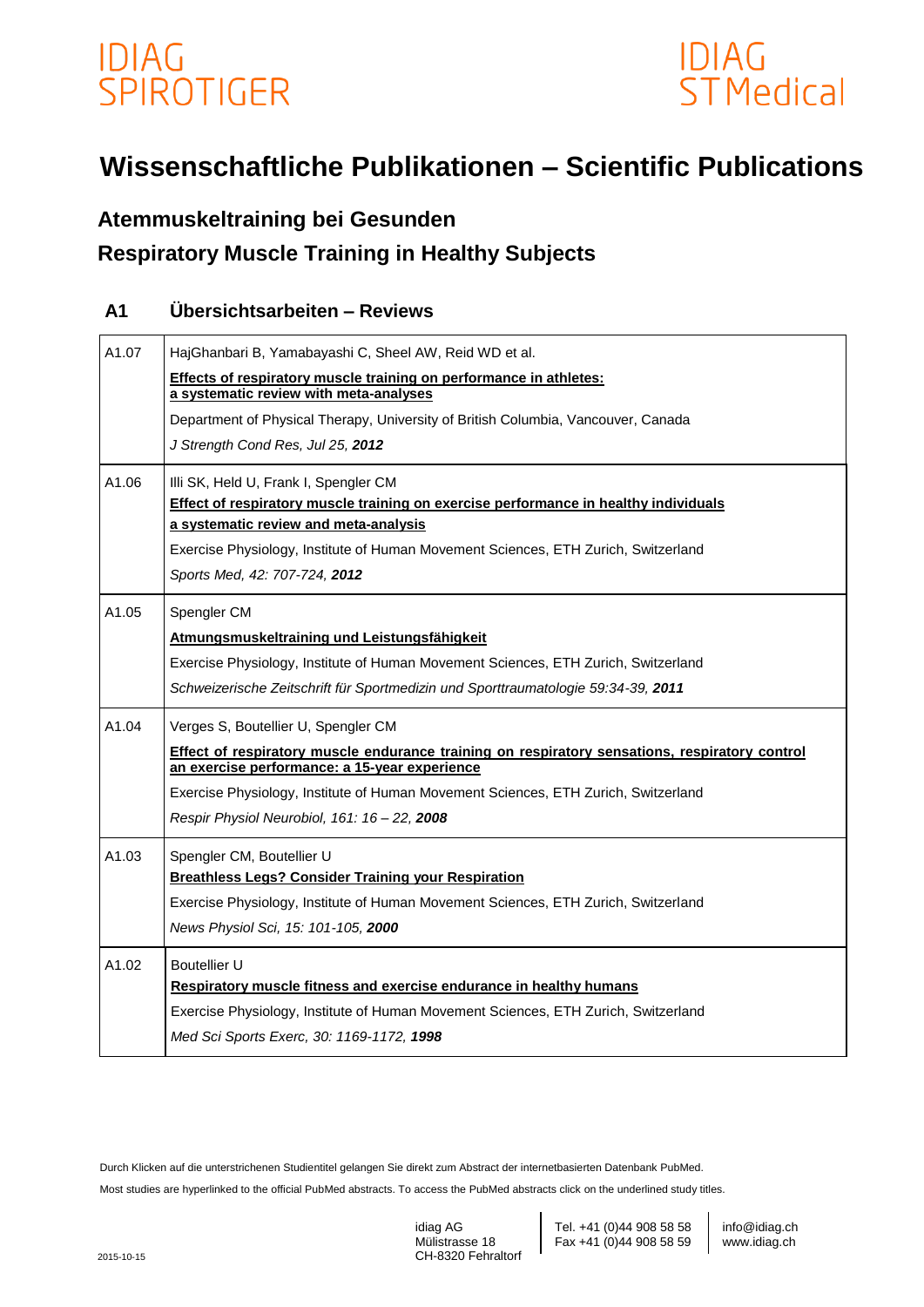

| A1.01 | Boutellier U<br>Auch die Atmung limitiert die körperliche Leistung bei gesunden Personen<br>Exercise Physiology, Institute of Human Movement Sciences, ETH Zurich, Switzerland<br>Naturforschende Gesellschaft in Zürich 142/4 153-159, 1997               |
|-------|------------------------------------------------------------------------------------------------------------------------------------------------------------------------------------------------------------------------------------------------------------|
| A1.00 | Boutellier U<br>Die Atmung als leistungslimitierender Faktor bei Normalpersonen und Sportlern<br>Exercise Physiology, Institute of Human Movement Sciences, ETH Zurich, Switzerland<br>Deutsche Zeitschrift f Sportmedizin, 47 (Sonderheft): 216-219, 1996 |

### **A2 Originalarbeiten – Original Publications**

| A2.09 | Lemaitre F, Coquart JB, Chavallard F, Castres I, Mucci P, Costalat G, Chollet D<br>Effect of additional respiratory muscle endurance training in young well-trained swimmers<br>Activité Physique-Muscle-Santé, Faculté des Sciences du Sport, Ronchin, France<br>J Sports Sci Med. 12(4): 630-638, 2013                                                                       |
|-------|--------------------------------------------------------------------------------------------------------------------------------------------------------------------------------------------------------------------------------------------------------------------------------------------------------------------------------------------------------------------------------|
| A2.08 | Sartorio A, Agosti F, Patrizi A, Tringali G, Marazzi N, Giunta M, Muller EE, Rigamonti AE<br>GH responses to two consecutive bouts of respiratory muscle endurance training in healthy<br>adults<br>Istituto Auxologico Italiano, IRCCS, Experimental Laboratory for Auxo-endocrinological Research,<br>Milan and Verbania, Italy<br>J Endocrinol Invest, 36(4): 255-260, 2012 |
| A2.07 | Sartorio A, Agosti F, Patrizi A, Compri E, Muller EE, Cella SG, Rigamonti AE<br>Growth hormone response induced by a respiratory muscle endurance training in healthy<br>subjects<br>Istituto Auxologico Italiano, IRCCS, Experimental Laboratory for Auxo-endocrinological Research,<br>Milan and Verbania, Italy<br>Horm Metab Res. 44: 319-324, 2012                        |
| A2.06 | Vergès S, Renggli AS, Notter DA, Spengler CM<br>Effects of different respiratory muscle training regimes on fatigue-related variables during<br>volitional hyperpnoea<br>Exercise Physiology, Institute of Human Movement Sciences, ETH Zurich, Switzerland<br>Respir Physiol Neurobiol. 31;169:282-289, 2009                                                                  |
| A2.05 | Holm P, Sattler A, Fregosi RF<br>Endurance training of respiratory muscles improves cycling performance in fit young cyclists<br>Department of Physiology, The University of Arizona, Tucson, USA<br>BMC Physiology, 4:9, 2004                                                                                                                                                 |

Durch Klicken auf die unterstrichenen Studientitel gelangen Sie direkt zum Abstract der internetbasierten Datenbank PubMed.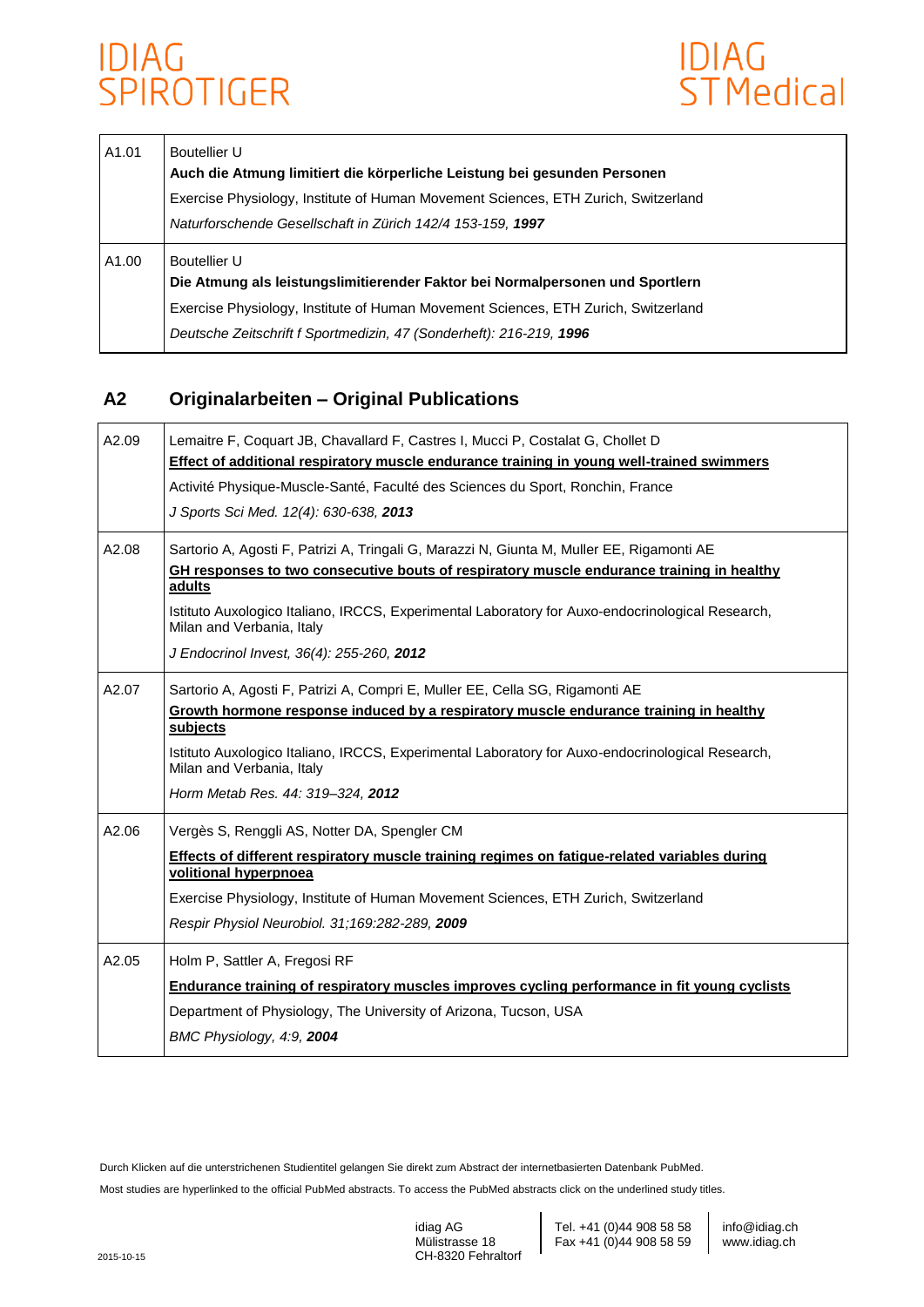

| A2.04 | Markov G, Spengler CM, Knöpfli C, Stuessi C, Boutellier U<br>Respiratory muscle training increases cycling endurance without affecting cardiovascular<br>responses to exercise<br>Exercise Physiology, Institute of Human Movement Sciences, ETH Zurich, Switzerland<br>Eur J Appl Physiol, 85: 233-239, 2001         |
|-------|-----------------------------------------------------------------------------------------------------------------------------------------------------------------------------------------------------------------------------------------------------------------------------------------------------------------------|
| A2.03 | Stuessi C, Spengler CM, Knöpfli C, Markov G, Boutellier U<br>Respiratory muscle endurance training in humans increases cycling endurance without<br>affecting blood gas concentrations<br>Exercise Physiology, Institute of Human Movement Sciences, ETH Zurich, Switzerland<br>Eur J Appl Physiol, 84: 582-586, 2001 |
| A2.02 | Spengler CM, Roos M, Laube SM, Boutellier U<br>Decreased exercise blood lactate concentrations after respiratory endurance training in<br>humans<br>Exercise Physiology, Institute of Human Movement Sciences, ETH Zurich, Switzerland<br>Eur J Appl. Physiol, 79: 299-305, 1999                                      |
| A2.01 | Boutellier U, Büchel R, Kundert A, Spengler CM<br>The respiratory system as an exercise limiting factor in normal trained subjects<br>Department of Physiology, University of Zurich, Switzerland<br>Eur J Appl Physiol, 65: 347-353, 1992                                                                            |
| A2.00 | Boutellier U, Piwko P<br>The respiratory system as an exercise limiting factor in normal sedentary subjects<br>Department of Physiology, University of Zurich, Switzerland<br>Eur J Appl Physiol, 64: 145-152, 1992                                                                                                   |

### **B1 Hintergründe Atmungsmuskulatur – Basics on Respiratory Muscles**

| B1.09             | Wüthrich TU, Marty J, Kerherve H, Millet GY, Verges S, Spengler CM<br>Aspects of respiratory muscle fatigue in a mountain ultramarathon race |
|-------------------|----------------------------------------------------------------------------------------------------------------------------------------------|
|                   | Exercise Physiology, Institute of Human Movement Sciences, ETH Zurich, Switzerland                                                           |
|                   | MSSE, 47(3), 519–27, 2015                                                                                                                    |
| B1.08             | Wüthrich TU, Eberle EC, Spengler CM                                                                                                          |
|                   | Locomotor and diaphragm muscle fatigue in endurance athletes performing time-trials of                                                       |
|                   | Exercise Physiology, Institute of Human Movement Sciences, ETH Zurich, Switzerland                                                           |
|                   | Eur J Appl Physiol, 114(8), 1619–1633, 2014                                                                                                  |
| B <sub>1.07</sub> | Vogiatzis I, Athanasopoulos D, Habazettl H, Kuebler WM, Wagner H et al.                                                                      |
|                   | Intercostal muscle blood flow limitation in athletes during maximal exercise                                                                 |
|                   | Departement of Critical Care Medicine and Pulmonary Services, University of Athens, Greece                                                   |
|                   | J Physiol, 587: 3665-77, 2009                                                                                                                |
|                   | different durations                                                                                                                          |

Durch Klicken auf die unterstrichenen Studientitel gelangen Sie direkt zum Abstract der internetbasierten Datenbank PubMed.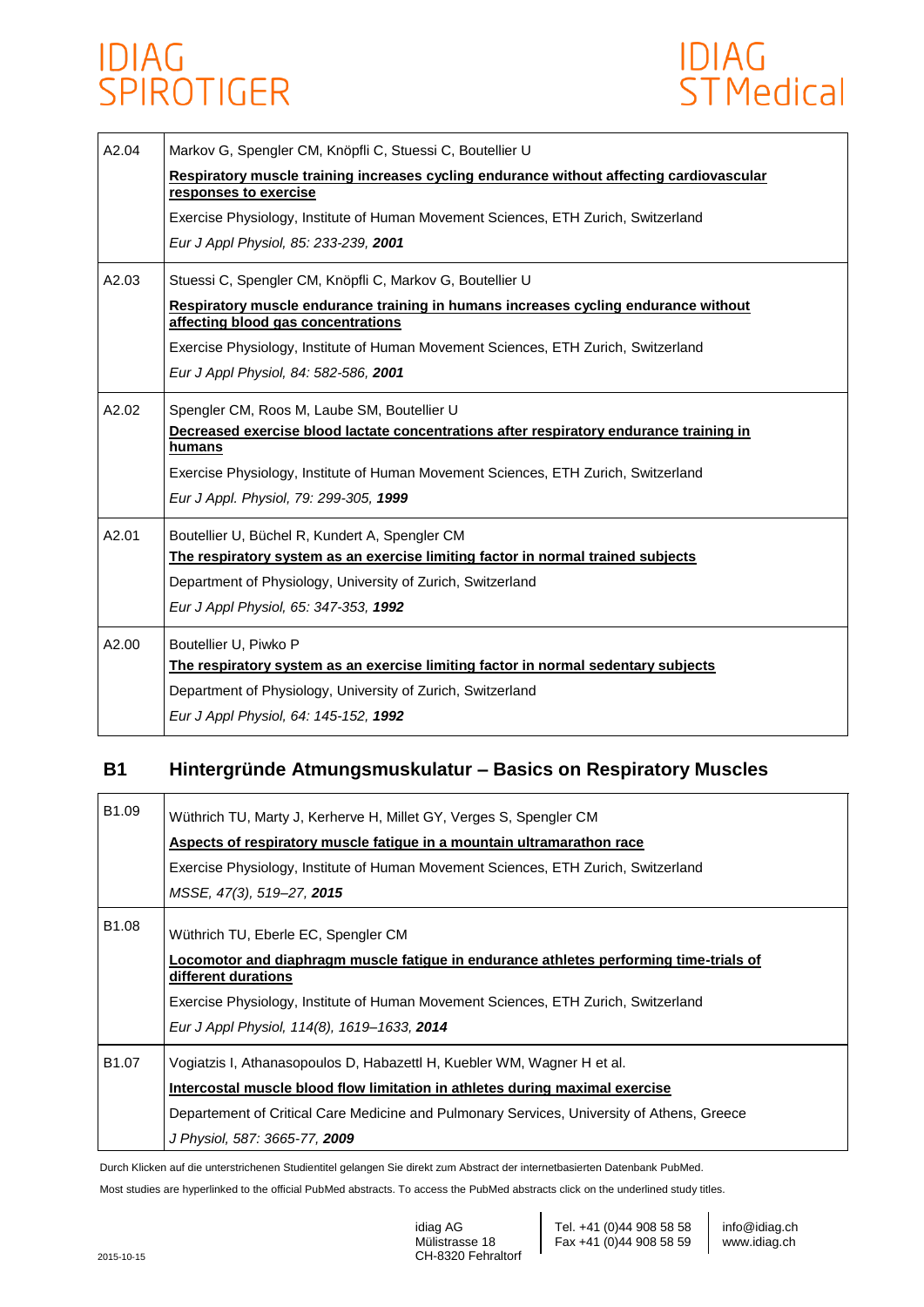

| B1.06 | Verges S, Kruttli U, Stahl B, Frigg R, Spengler CM                                                                               |
|-------|----------------------------------------------------------------------------------------------------------------------------------|
|       | <b>Expiratory muscle fatigue impairs exercise performance</b>                                                                    |
|       | Exercise Physiology, Institute of Human Movement Sciences, ETH Zurich, Switzerland                                               |
|       | Eur J Appl Physiol, 101: 225-32, 2007                                                                                            |
| B1.05 | Dempsey JA, Romer L, Rodman J, Miller J, Smith C                                                                                 |
|       | Consequences of exercise-induced respiratory muscle work                                                                         |
|       | John Rankin Laboratory of Pulmonary Medicine, Department of Population Health Sciences, University<br>of Wisconsin, Madison, USA |
|       | Respir Physiol Neurobiol, 151:242-50, 2006                                                                                       |
| B1.04 | Romer L, Lovering AT, Haverkamp HC, Pegelow DF, Dempsey JA                                                                       |
|       | <b>Effect of inspiratory muscle work on peripheral fatique of locomotor muscles in healthy humans</b>                            |
|       | John Rankin Laboratory of Pulmonary Medicine, Department of Population Health Sciences, University<br>of Wisconsin, Madison, USA |
|       | J Physiol, 571: 425-439, 2006                                                                                                    |
| B1.03 | Dempsey JA, Sheel AW, St. Croix CM, Morgan BJ                                                                                    |
|       | Respiratory influences on sympathetic vasomotor outflow in humans                                                                |
|       | John Rankin Laboratory of Pulmonary Medicine, Department of Population Health Sciences, University<br>of Wisconsin, Madison, USA |
|       | Respir Physiol Neurobiol, 130: 3-20, 2002                                                                                        |
| B1.02 | Seals DR                                                                                                                         |
|       | Robin Hood for the lungs? A respiratory metaboreflex that 'steals' blood from locomotor<br>muscles                               |
|       | Department of Kinesiology and Applied Physiology, University of Colorado, Boulder, USA                                           |
|       | J Physiol, 537:1, 2001                                                                                                           |
| B1.01 | Perret C, Spengler CM, Egger G, Boutellier U                                                                                     |
|       | Influence of endurance exercise on respiratory muscle performance                                                                |
|       | Exercise Physiology, Institute of Human Movement Sciences, ETH Zurich, Switzerland                                               |
|       | Med Sci Sports Exerc, 32(12): 2052 - 2058, 2000                                                                                  |
| B1.00 | Johnson BD, Babcock MA, Suman OE, Dempsey JA                                                                                     |
|       | <b>Exercise-induced diaphragmatic fatigue in healthy humans</b>                                                                  |
|       | John Rankin Laboratory of Pulmonary Medicine, Department of Preventive Medicine, University of<br>Wisconsin, Madison, USA        |
|       | J Physiol, 460: 385-405, 1993                                                                                                    |

Durch Klicken auf die unterstrichenen Studientitel gelangen Sie direkt zum Abstract der internetbasierten Datenbank PubMed.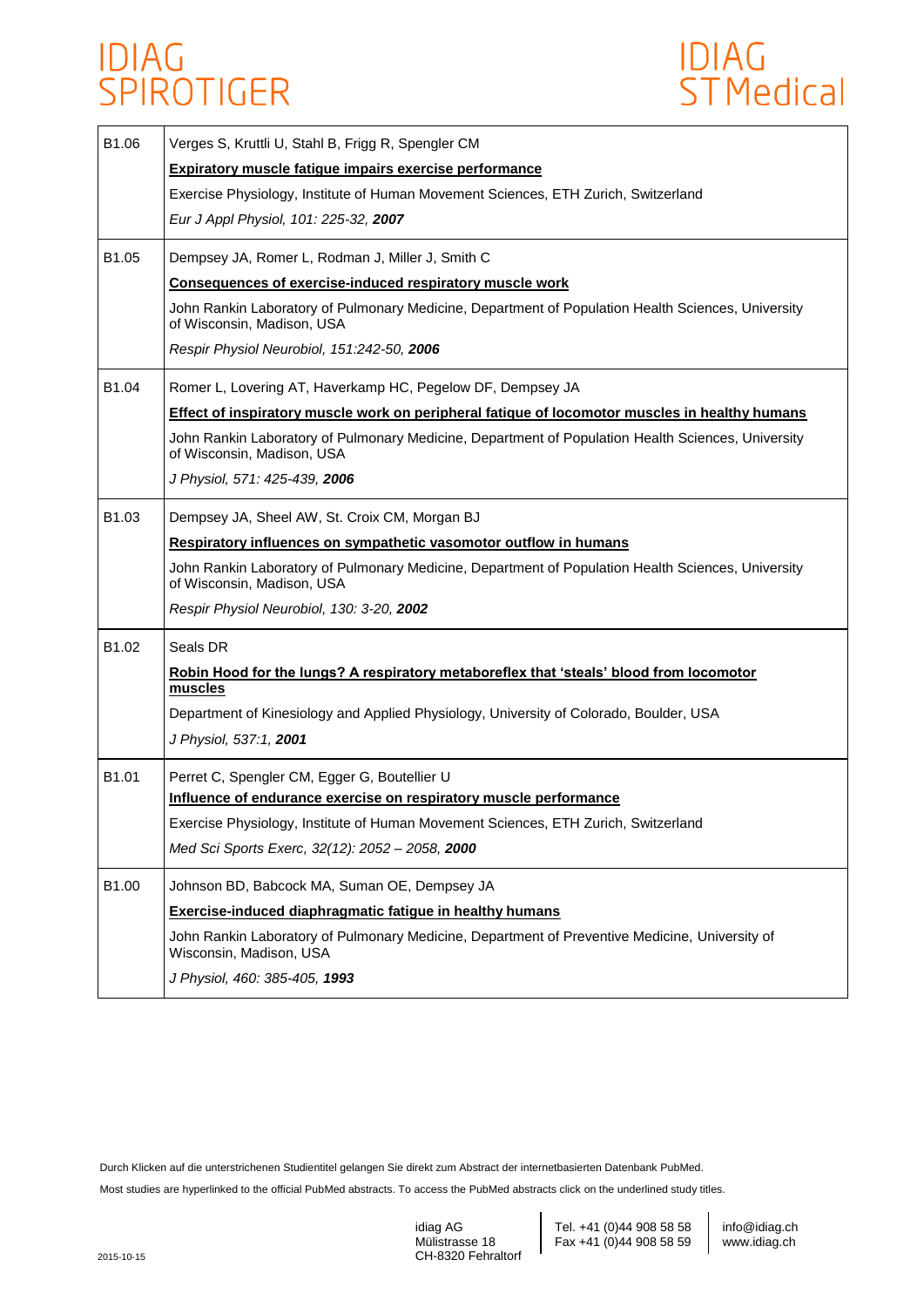

# **Atemmuskeltraining bei spezifischen Patientengruppen Respiratory Muscle Training in Specific Groups of Patients**

## **C1 Chronisch Obstruktive Lungenerkrankung (COPD) Chronic Obstructive Pulmonary Disease (COPD)**

| C1.04 | Bernardi E, Pomidori L, Bassal F, Contoli M, Cogo A<br>Respiratory muscle training with normocapnic hyperpnea improves ventilatory pattern and<br>thoracoabdominal coordination, and reduces oxygen desaturation during endurance exercise<br>testing in COPD patients<br>Biomedical Sport Studies Center, University of Ferrara<br>Int J Chron Obstruct Pulmon Dis, 10: 11899-906, 2015 |
|-------|------------------------------------------------------------------------------------------------------------------------------------------------------------------------------------------------------------------------------------------------------------------------------------------------------------------------------------------------------------------------------------------|
| C1.03 | Gosselink R, De Vos J, van den Heuvel SP, Segers J, Decramer M, Kwakkel G<br>Impact of inspiratory muscle training in patients with COPD: what is the evidence?<br>University Hospitals KU Leuven, Respiratory Rehabilitation and Respiratory Division, Belgium<br>Eur Respir J, 37: 416-425, 2011                                                                                       |
| C1.02 | Geddes EL, O'Brien K, Reid WD, Brooks D, Crowe J<br>Inspiratory muscle training in adults with chronic obstructive pulmonary disease: An update<br>of a systematic review<br>School of Rehabilitation Science, Institute of Applied Health Science, McMaster University, Hamilton,<br>Canada<br>Respir Med 102: 1715-29, 2008                                                            |
| C1.01 | <b>Boutellier U</b><br>Wirkungen eines Atmungstrainings bei COPD unter spezieller Berücksichtigung des<br>Atmungsausdauertrainings (SpiroTiger <sup>®</sup> )<br>Exercise Physiology, Institute of Human Movement Sciences, ETH Zurich, Switzerland<br>Übersichtsartikel, 2007                                                                                                           |
| C1.00 | Scherer TA, Spengler CM, Owassapian D, Imhof E, Boutellier U<br>Respiratory muscle endurance training in chronic obstructive pulmonary disease<br>Department of Internal Medicine, Triemli Hospital, Zurich, Switzerland<br>Am J Respir Crit Care Med, 162: 1709-1714, 2000                                                                                                              |

## **C2 Cystische Fibrose – Cystic Fibrosis (CF)**

| C <sub>2.02</sub> | Bieli C, Summermatter S, Boutellier U, Moeller A                                                                                         |
|-------------------|------------------------------------------------------------------------------------------------------------------------------------------|
|                   | Respiratory muscle training improves respiratory muscle endurance but not exercise tolerance in<br>children with cystic fibrosis.        |
|                   | University Children's Hospital Zurich, Pediatric Pulmonology / Department of Health Sciences and<br>Technology, ETH, Zurich, Switzerland |
|                   | Pediatric Pulmonology, 52(3), 331-336, 2017                                                                                              |

Durch Klicken auf die unterstrichenen Studientitel gelangen Sie direkt zum Abstract der internetbasierten Datenbank PubMed.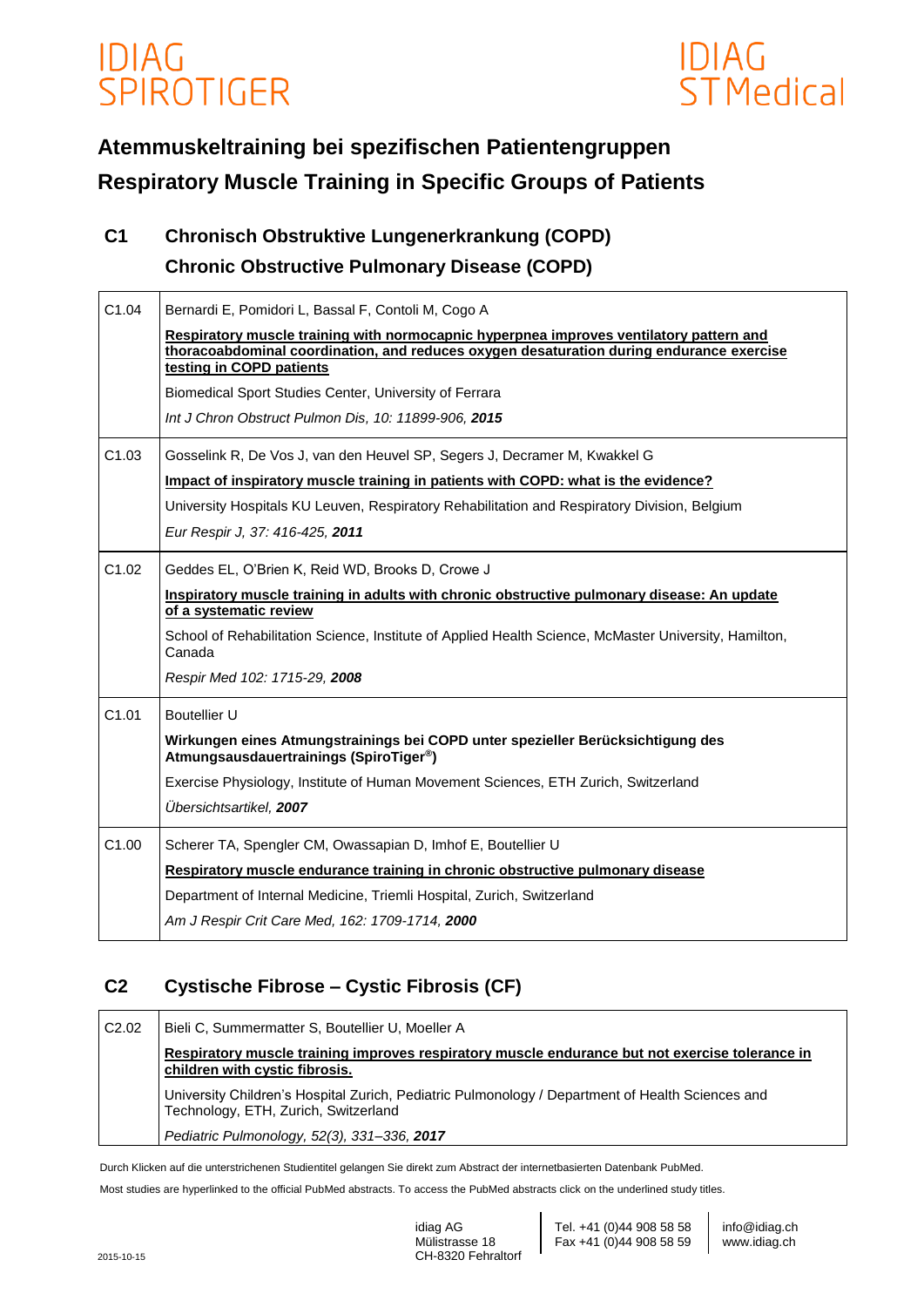

| C2.01             | Sartori R, Barbi E, Poli F, Ronfani L, Marchetti F, Amaddeo A, Ventura A                                                                                                            |
|-------------------|-------------------------------------------------------------------------------------------------------------------------------------------------------------------------------------|
|                   | Respiratory training with a specific device in cystic fibrosis: A prospective study                                                                                                 |
|                   | Clinica Pediatrica, University of Trieste, Italy                                                                                                                                    |
|                   | J Cyst Fibros, 7 (4): 313 - 319, 2008                                                                                                                                               |
| C <sub>2.00</sub> | Kamin W                                                                                                                                                                             |
|                   | Improved pulmonary function and increased sputum expectoration in CF patients after<br>additional training with SpiroTiger® compared to supervised conventional physiotherapy alone |
|                   | Pediatrics Pneumonology, University of Mainz, Germany                                                                                                                               |
|                   | Eur Resp J, 28, Suppl. 50, 7169, 2006                                                                                                                                               |

#### **C3 Neuromuskuläre Erkrankungen – Neuromuscular Disorders**

| C3.01 | Rassler B, Marx G, Hallebach S, Kalischewski P, Baumann I                                                                          |
|-------|------------------------------------------------------------------------------------------------------------------------------------|
|       | Long-term respiratory muscle endurance training in patients with myasthenia gravis: first<br>results after four months of training |
|       | Carl Ludwig Institute of Physiology, University of Leipzig, Germany                                                                |
|       | Autoimmune Dis, Jul 7, 2011 [Epub]                                                                                                 |
| C3.00 | Rassler B, Hallenbach G, Kalischewski P, Baumann I, Schauer J, Spengler CM                                                         |
|       | The effect of respiratory muscle endurance training in patients with myasthenia gravis                                             |
|       | Carl Ludwig Institute of Physiology, University of Leipzig, Germany                                                                |
|       | Neuromuscul Disord, 17 (5): 385-391, 2007                                                                                          |

### **C4 Querschnittlähmung – Spinal Cord Injuries**

| C4.04 | Tamplin J, Berlowitz D. J.                                                                                                      |
|-------|---------------------------------------------------------------------------------------------------------------------------------|
|       | A systematic review and meta-analysis of the effects of respiratory muscle training on pulmonary function in<br>tetraplegia.    |
|       | University of Melbourne / Institute for Breathing and Sleep, Austin Health, Melbourne, Australia                                |
|       | Spinal Cord, 52(3), 175-80, 2014                                                                                                |
| C4.03 | Vergès S, Flore P, Nantermoz G, Lafaix PA, Wuyam B                                                                              |
|       | Respiratory muscle training in athletes with spinal cord injury                                                                 |
|       | Exercise Research Unit and REX-S Laboratory CHU and Joseph Fourier University, Grenoble, France                                 |
|       | Int J Sports Med, 30: 1 - 7, 2009                                                                                               |
| C4.02 | Mueller G, Perret C, Hopman MTE                                                                                                 |
|       | Effects of respiratory muscle endurance training on wheelchair racing performance in athletes<br>with paraplegia: a pilot study |
|       | Swiss Paraplegic Research, Nottwil, Switzerland                                                                                 |
|       | Clin J Sport Med, 18: 85 - 88, 2008                                                                                             |
| C4.01 | Van Houtte S, Vanlandewijck Y, Kiekens C, Spengler CM, Gosselink R                                                              |

Durch Klicken auf die unterstrichenen Studientitel gelangen Sie direkt zum Abstract der internetbasierten Datenbank PubMed.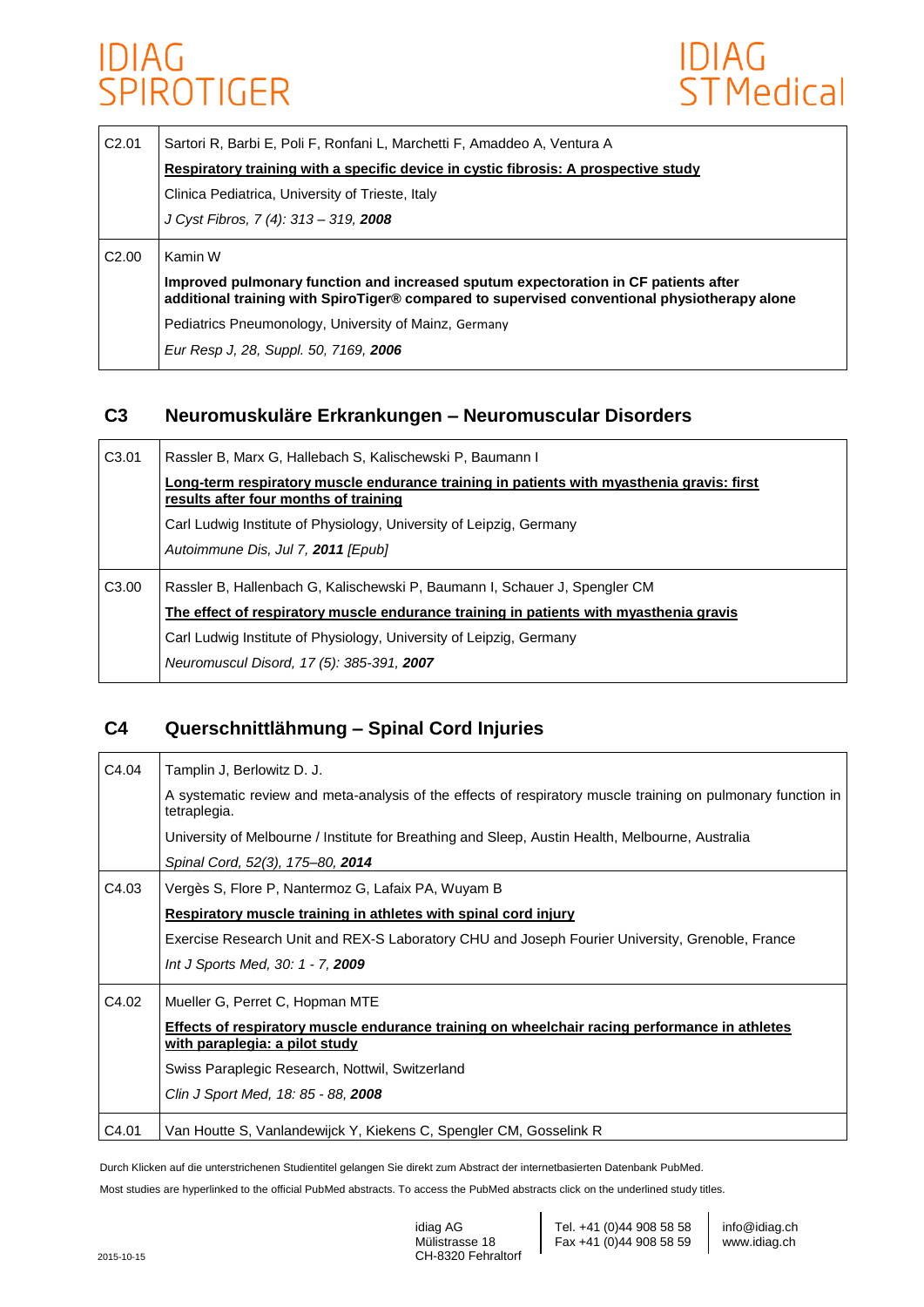

|       | Patients with acute spinal cord injury benefit from normocapnic hyperpnoea training             |
|-------|-------------------------------------------------------------------------------------------------|
|       | Department of Rehabilitation Sciences, Katholieke Universiteit Leuven, Belgium                  |
|       | J Rehabil Med, 40: 119 - 125, 2008                                                              |
| C4.00 | Mueller G, Perret C, Spengler CM                                                                |
|       | Optimal intensity for respiratory muscle endurance training in patients with spinal cord injury |
|       | Swiss Paraplegic Research, Nottwil, Switzerland                                                 |
|       | J Rehabil Med, 38: 381 - 386, 2006                                                              |

### **C5 Krebs – Cancer**

| C5.00 | Hanusch K, Dörnhofer M, Süsse B, Feldhaus S                                                                     |
|-------|-----------------------------------------------------------------------------------------------------------------|
|       | Physiotherapeutisches Behandlungskonzept onkologischer Patienten während<br>chemotherapeutischer Interventionen |
|       | Aeskulap Clinic, Brunnen, Switzerland                                                                           |
|       | Zeitschrift Medizin für die Frau. 2: 42-46. 2007                                                                |

### **C6 Schnarchen – Snoring**

| C6.00 | Furrer-Boschung E                                            |
|-------|--------------------------------------------------------------|
|       | Training der Atmungsmuskulatur als Therapie des Schnarchens  |
|       | Department of Pneumology, Lindenhofspital Bern, Switzerland  |
|       | Dissertation Med. Fakultät der Universität Zürich (CH), 1997 |

### **C7 Übergewicht – Overweight**

| C7.03 | Salvadego D, Sartorio A, Agosti F, Tringali G, Patrizi A, Isola M, LoMauro A, Aliverti A, Grassi B<br>Respiratory muscle endurance training reduces the O2 cost of cycling and perceived exertion in<br>obese adolescents.<br>University of Udine / Istituto Auxologico Italiano, IRCCS / Politecnico / Research Council, Italy<br>Am J Physiol Regul Integr Comp Physiol., 115(1), 2017      |
|-------|-----------------------------------------------------------------------------------------------------------------------------------------------------------------------------------------------------------------------------------------------------------------------------------------------------------------------------------------------------------------------------------------------|
| C7.02 | Sartorio A, Agosti F, Patrizi A, Gattico A, Tringali G, Giunta M, Muller EE, Rigamonti AE<br>GH and cortisol responses following an acute session of respiratory muscle endurance training<br>in severely obese patients<br>Istituto Auxologico Italiano, IRCCS, Experimental Laboratory for Auxo-endocrinological Research, Milan<br>and Verbania, Italy<br>Horm Metab Res, 45: 239-44, 2013 |
| C7.01 | Frank I, Briggs R, Spengler CM<br>Respiratory muscles, exercise performance, and health in overweight and obese subjects<br>Exercise Physiology, Institute of Human Movement Sciences, ETH Zurich, Switzerland                                                                                                                                                                                |

Durch Klicken auf die unterstrichenen Studientitel gelangen Sie direkt zum Abstract der internetbasierten Datenbank PubMed.